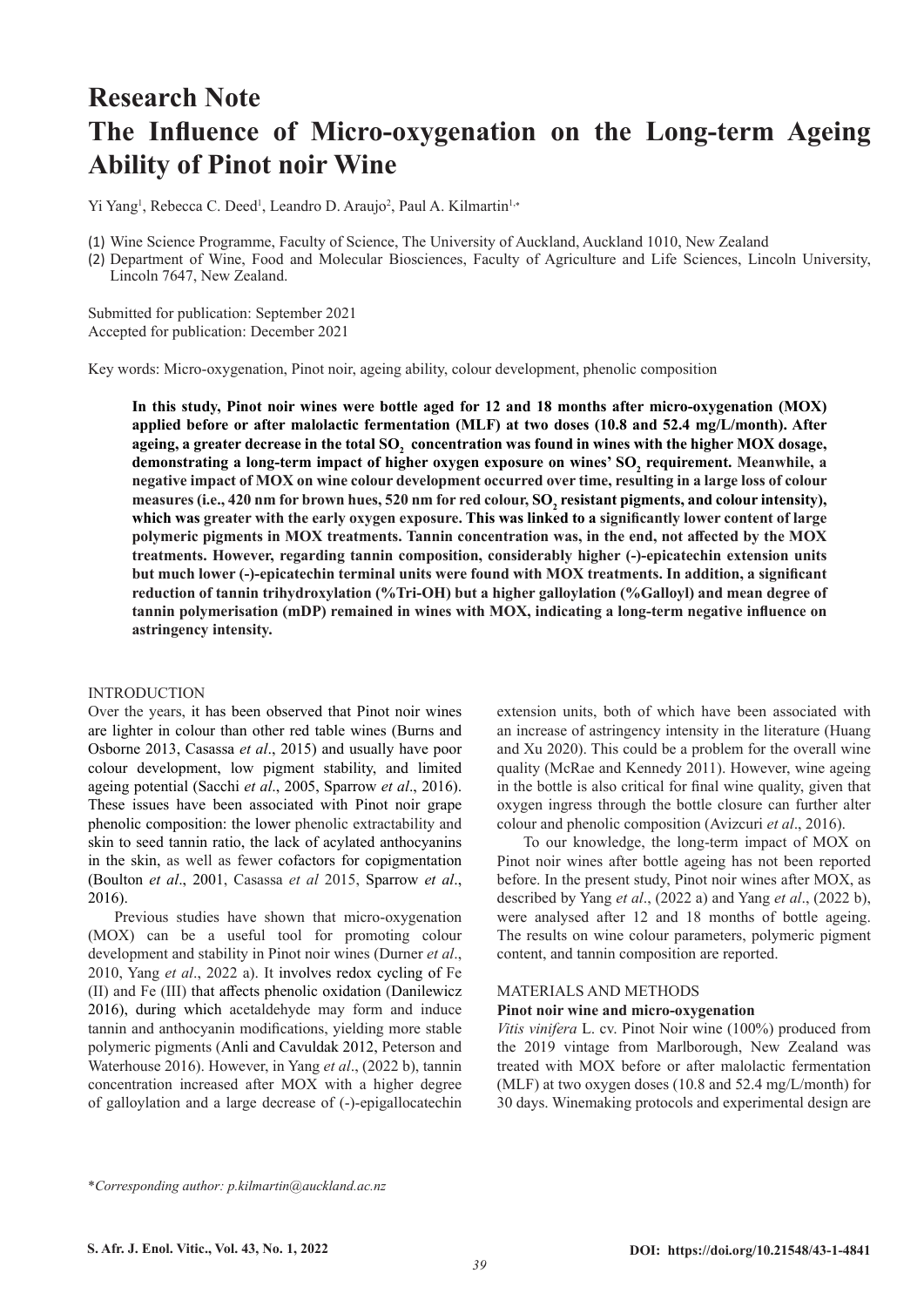described in Yang *et al*., (2022 a). Treatments are labeled as follows: T1 (MOX applied before MLF at 10.8 mg/L/ month), T2 (MOX applied before MLF at 52.4 mg/L/month), and C1 (the pre-MLF MOX control treatment received no oxygen); T3 (MOX applied after MLF at 10.8 mg/L/month), T4 (MOX applied after MLF at 52.4 mg/L/month), and C2 (the post-MLF MOX control treatment received no oxygen).

## **SO2 additions, wine bottling and storage conditions**

Before bottling, the free  $SO_2$  concentration was adjusted to  $42.5 \pm 2.3$  mg/L in each treatment. The total SO<sub>2</sub> concentration in each treatment was: C1,  $85.6 \pm 5.2$  mg/L; T1,  $78.7 \pm 1.0$ mg/L; T2,  $85.2 \pm 2.9$  mg/L; C2,  $91.2 \pm 1.6$  mg/L; T3,  $77.6 \pm$ 3.4 mg/L; T4,  $81.6 \pm 4.1$  mg/L.

The wine from each control and MOX treatment was sterile filtered at 0.2 μm pore size (Sartopore 2 MaxiCaps, Göttingen, Germany) and bottled under the same conditions in 750 mL olive green Bordeaux-style glass bottles and sealed with Oenoseal (Guala Closures Group, Auckland, New Zealand) screwcap enclosures (oxygen transmission rate <0.008 cc/day/bottle). Upon bottling,  $N_2$  was first purged into the bottles and was maintained over the headspace of each MOX and control vessel to avoid oxygen exposure. The dissolved oxygen (DO) in wine after bottling was measured using the NomaSense<sup>TM</sup> O<sub>2</sub> Trace Oxygen PSt3 dipping probe (LOD, 15 µg/L). For bottled wines in the ageing trial, DO accumulation was not detected. Afterwards, the wines were boxed and stored at 9°C in the upright position and analysed after 12 and 18 months of bottle ageing.

#### **Basic wine composition**

Wine pH and TA were measured using an automatic wine titrator (Hanna Instruments, Woonsocket, RI, USA) equipped with a pH meter that was calibrated at pH 4 and 7. Free and total  $SO_2$  [limit of detection (LOD): 2 and 5.28 mg/L, respectively] were determined using Megazyme enzymatic test kits (Megazyme, Bray, Ireland).

#### **Spectrophotometric analyses**

Colour absorbances (Iland *et al*., 2013), the Harbertson-Adams assay (Heredia *et al*., 2006) and tannin reactive with methylcellulose (Mercurio *et al*., 2007) were determined accordingly and measured by a PharmaSpec UV-1700 spectrophotometer (Shimadzu, Kyoto, Japan). The concentration of anthocyanins and tannins was determined as malvidin-3-glucoside equivalents (mg/L) and (-)-epicatechin equivalents (g/L), respectively.

## **Tannin extraction and high-performance liquid chromatography analyses of tannins**

The method for tannin extraction was as detailed by Yang *et al*., (2022 b). The extracts were reconstituted to 10 g/L using pure methanol, according to the tannin concentration of the wine sample. The methanolic extracts were then kept in a -80°C freezer until analysis. Tannin composition was analysed on a reversed-phased C18 column (Kinetex C18, 2.6  $\mu$ m, 100 Å, 100 mm x 4.6 mm) using an Agilent Technologies 1200 series HPLC system (Santa Clara, CA, USA) and equipped with a G1315D diode array detector. The main detection wavelength was 280 nm and tannin subunits (i.e.,

flavan-3-ol monomers as terminal units and phloroglucinol adducts as extension units) were calculated according to their concentrations expressed as (−)-epicatechin equivalents (in moles). The mean degree of polymerisation was calculated using the sum of all tannin subunits divided by the sum of all terminal units. The tannin mass conversion (yield %) was determined by using the total mass of all tannin subunits (in grams), which excluded the phloroglucinol portion of the adducts, divided by the concentration of tannins (i.e.,  $10 \text{ g/L}$ ) used for the analysis.

## **Sampling**

Three bottles from each treatment were selected and the bottles opened. The analyses of free and total  $SO<sub>2</sub>$ concentrations, colour absorbances, the Harbertson-Adams assay and tannin concentration were carried out in a day. Afterwards the headspace of each bottle was evacuated with  $N_2$  and bottles closed and stored at -3 $\degree$ C until phenolic analyses. Tannin extraction was conducted on the second day after bottles were opened. Later, the analyses of pH and TA were completed within 72 h. All measurements were carried out in duplicates (i.e., six replications for each treatment).

### **Chemicals and reagents**

All calibration standards were of HPLC grade quality and chemical reagents were of the highest available analytical grade quality. Milli-Q water was obtained from the Thermo Scientific Barnstead Nanopure water purification system.

### **Statistical analyses**

The statistical analyses for the ANOVA analyses were performed in R Studio version 1.2.5033 (R version 4.0.3, Boston, MA, USA). Correlation matrices of the colour parameters were also produced in R Studio, where the correlation coefficient (r) was calculated using the Pearson's method and organised in the hierarchical clustering order. The levels of correlations with raw *p* value *<*0.05 were considered significant.

### RESULTS AND DISCUSSION

A comparison of basic composition of wines with and without MOX are shown in Table 1. The pH and TA of wines were not affected by MOX treatments. Both free and total SO<sub>2</sub> concentrations decreased in all wines over the 18 months. However, the total  $SO_2$  concentration was considerably lower in T2 and T4, whereas the free  $SO_2$  concentration did not significantly differ among treatments. It has been shown that release of bound  $SO_2$  occurs in wines during bottle ageing, which compensates for the loss of free  $SO_2$  due to oxygen ingress (Waterhouse *et al*., 2016) and other reactions of tannins with  $SO_2$  (Ma *et al.*, 2018). In wines of T2 and T4, the higher oxygen dosage applied during MOX could have resulted in oxidation reactions where quinones, acetaldehyde and other electrophiles react with nucleophiles such as flavanols. As a result, free  ${SO_2}$  could be the only antioxidant protecting the wines from the oxygen ingress, thus the faster depletion during ageing (Gambuti *et al*., 2019) and more bound  ${SO_2}$  dissociated to maintain a minimal amount of free SO<sub>2</sub> (Waterhouse *et al.*, 2016). Similar results were found in Waterhouse *et al*., (2016) where Chardonnay wines exposed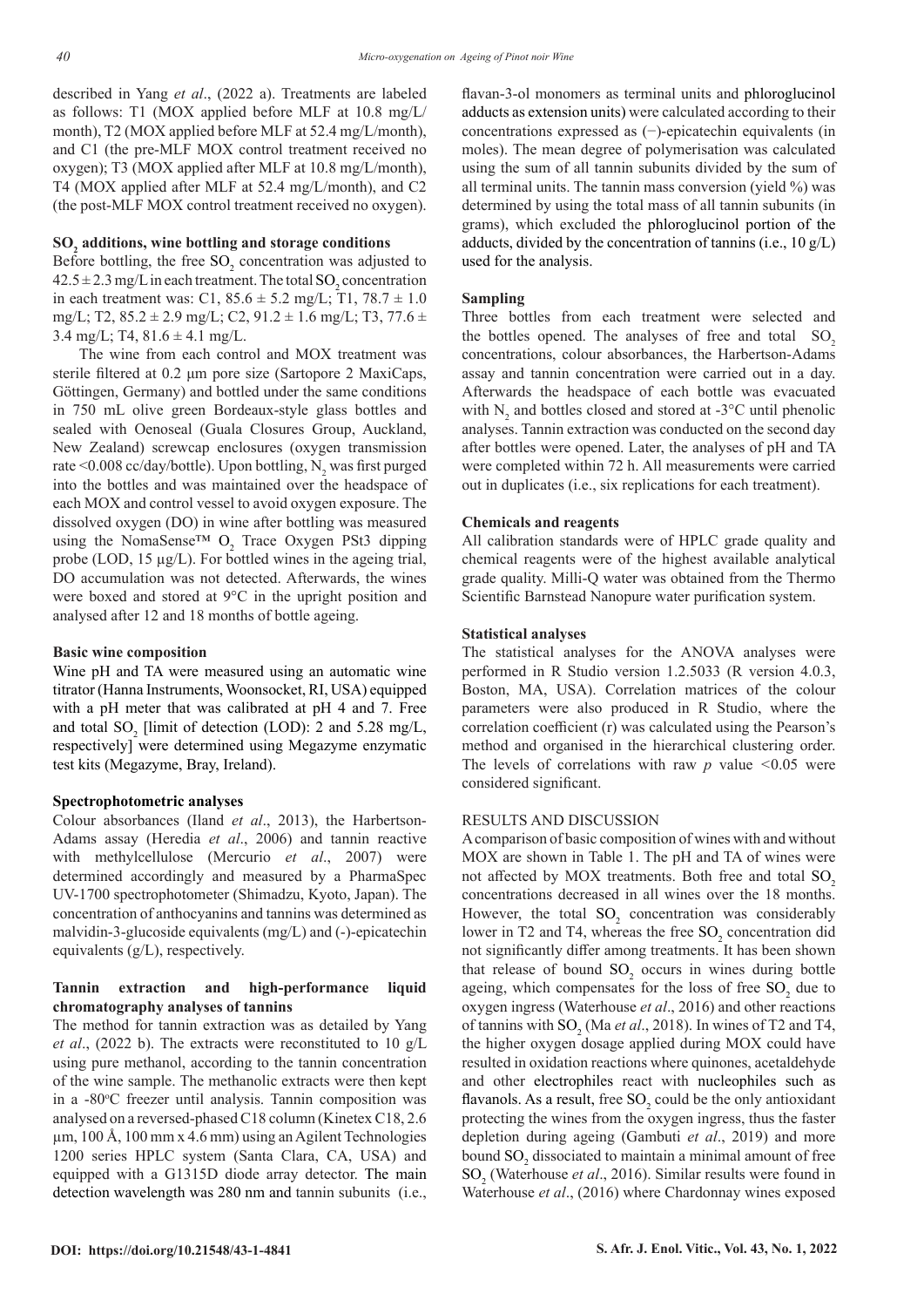## TABLE 1

Wine pH, TA, free and total SO<sub>2</sub> of the control and the MOX treatments after 12 and 18 months bottle ageing (mean  $\pm$  standard error,  $n = 6$ ).

| <b>Timeline &amp; Treatments</b>  |                 |                 | <b>Parameters</b> |                              |
|-----------------------------------|-----------------|-----------------|-------------------|------------------------------|
|                                   | pH              | TA(g/L)         | Free SO, $(mg/L)$ | Total SO <sub>2</sub> (mg/L) |
| After 12 months ageing            |                 |                 |                   |                              |
| C1                                | $3.5 \pm 0.1 a$ | $6.2 \pm 0.1$ a | $24.7 \pm 4.4$ a  | $70.6 \pm 4.0 a$             |
| T1 (low oxygen dose)              | $3.5 \pm 0.0 a$ | $6.2 \pm 0.0 a$ | $30.4 \pm 3.5 a$  | $63.3 \pm 3.7$ ab            |
| T2 (high oxygen dose)             | $3.5 \pm 0.0 a$ | $6.0 \pm 0.1$ a | $29.3 \pm 4.6$ a  | $48.1 \pm 2.4$ bc            |
| C <sub>2</sub>                    | $3.5 \pm 0.0 a$ | $6.2 \pm 0.1$ a | $26.4 \pm 3.8$ a  | $72.7 \pm 2.7$ a             |
| T3 (low oxygen dose)              | $3.5 \pm 0.0 a$ | $6.2 \pm 0.1$ a | $26.9 \pm 4.2 a$  | $50.9 \pm 3.1$ bc            |
| T4 (high oxygen dose)             | $3.5 \pm 0.0 a$ | $6.2 \pm 0.2$ a | $25.9 \pm 3.5 a$  | $44.3 \pm 6.2$ c             |
| After 18 months ageing            |                 |                 |                   |                              |
| C1                                | $3.6 \pm 0.0 a$ | $6.1 \pm 0.1$ a | $14.1 \pm 4.5$ a  | $70.8 \pm 2.1 a$             |
| T1 (low oxygen dose)              | $3.6 \pm 0.0 a$ | $6.0 \pm 0.0 a$ | $22.2 \pm 5.1$ a  | $69.3 \pm 4.3$ a             |
| T <sub>2</sub> (high oxygen dose) | $3.6 \pm 0.0 a$ | $6.0 \pm 0.1$ a | $22.3 \pm 1.6$ a  | $54.6 \pm 6.2$ ab            |
| C <sub>2</sub>                    | $3.5 \pm 0.0 a$ | $6.2 \pm 0.0 a$ | $21.7 \pm 1.6$ a  | $73.9 \pm 1.8$ a             |
| T3 (low oxygen dose)              | $3.6 \pm 0.1$ a | $6.0 \pm 0.1$ a | $22.6 \pm 2.1$ a  | $57.4 \pm 5.1$ ab            |
| T4 (high oxygen dose)             | $3.5 \pm 0.0 a$ | $6.2 \pm 0.0 a$ | $17.1 \pm 3.3$ a  | $46.8 \pm 6.4$ b             |

to 4% oxygen during bottle ageing for 11 months had a higher loss of total than free  $\mathrm{SO}_2$  concentration.

Concerning wine colour, although MOX had promoted colour development at the time of bottling, during bottle ageing, wines with MOX, regardless of dosage and timing, had a large decline in the absorbance at 420 nm (Fig. 1a) and 520 nm (Fig. 1b), and thus overall colour intensity measurement (Fig. 1c). Wines of the control treatments, on the contrary, had only a slight decrease in these colour measures. In addition, the  $SO_2$  resistant pigments (Fig. 1d) increased in the control treatments and became notably higher than the pre-MLF MOX treatments (T1 and T2). Among wines with MOX, post-MLF MOX treatments (T3 and T4) had increased absorbance at 520 nm and higher colour intensity than T1 and T2. After 18 months, the colour readings were no longer significantly different between the post-MLF MOX treatments (T3 and T4) and the control treatments, however, the absorbances were much lower in the pre-MLF MOX treatments (T1 and T2).

Therefore, although MOX promoted the colour development of Pinot noir wines after the treatment (Yang *et al*., 2022 a), it had negatively affected the long-term colour development of the wines, especially with the early oxygen exposure. The results are contrary to previous reports, where MOX was shown to stabilise colour intensity and maturity of Cabernet Sauvignon wines (Gambuti *et al*., 2019) and Cabernet Sauvignon blends (Oberholster *et al*., 2015) during bottle ageing. Besides the variation on MOX application, this might also be due to the significance of grape variety, Cabernet Sauvignon versus Pinot noir, as well as the regional and winemaking variations. For Pinot noir wines, an issue could be the lower phenolic content and the lack of acetylated anthocyanins, resulting in the low pigment

stability and limited ageing potential.

Within the first 12 months of bottle ageing, the total anthocyanin concentration decreased by 17 to 18% in the control treatments and up to 10 % in T3 and T4 but remained relatively unchanged in T1 and T2 (Fig. 2). Later at 18 months, a further decline was found in all wines (i.e., between 9 and 24 %) and the final concentration of total anthocyanins did not differ significantly among treatments. The concentration of small polymeric pigments (SPP) increased in all wines during bottle ageing (Fig. 2) and was not affected by MOX treatments. For large polymeric pigments (LPP), however, the concentration decreased in all wines (Fig. 2) and was significantly lower in wines with MOX than the control treatments. In addition, the content of LPP was positively correlated with the  $520 \text{ nm}$  absorbance,  $SO<sub>2</sub>$ resistant pigments, and colour intensity at both 12 (Fig. 3a) and 18 months (Fig. 3b) and to the 420 nm absorbance at 18 months bottle ageing. Therefore, the induced colour loss in wines with MOX appears to be associated with the loss of LPP that would be due to further cleavage and addition reactions, leading to structural diversity among the polyphenols (Cheynier *et al*., 2006). In a study conducted by Teng *et al*., (2021), higher concentrations of ethyl-linked anthocyanins were found in tannin precipitates, indicating the incorporation of polymeric pigments into tannins.

Regarding the tannin profile, tannin concentration was not significantly different among treatments (Table 2). The mean degree of polymerisation (mDP), however, was higher in wines with MOX (by 0.3 to 0.5 units). Tannin molecules with higher mDP values have been positively linked to the astringency perception, by having more binding sites for interactions with salivary proteins (Huang and Xu 2020). A lower tannin mass conversion (yield%), indicating a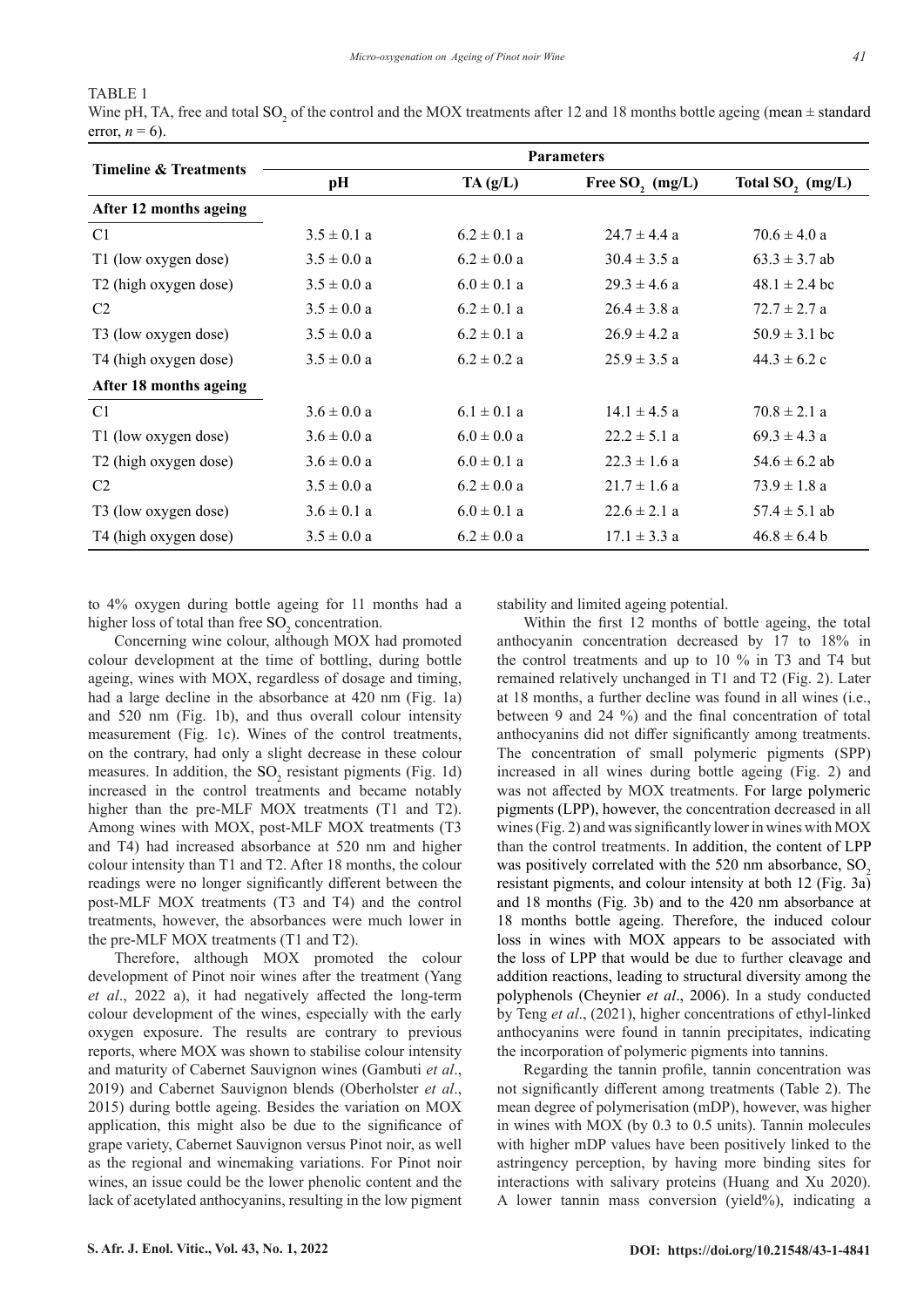higher proportion of tannin macromolecules that could not be easily depolymerised, can also be seen in wines with MOX, although it did not always significantly differ from the control treatments.

Compared to the control treatments, MOX treatments had a much higher proportion of (-)-epicatechin extension units, which was seen together with a much lower percentage of (-)-epicatechin terminal units. It is known that (-)-epicatechin in extension positions positively add to the perceived astringency intensity (Huang and Xu 2020). For grape seed derived tannins, a decrease of %Galloyl was found in all wines with the extended bottle aging, which





Evolution of colour absorbances during bottle ageing in wines with micro-oxygenation (MOX) at 10.8 mg  $O_2/(L \cdot$  month) ( •,•) and 52.4 mg O<sub>2</sub>/(L · month) (■, △) before (•,■) and after MLF (•, △) compared to the control treatments (•,•) by spectrophotometric measures at (a) 420 nm, (b) 520 nm, (c) colour intensity ( $420 + 520$  nm), and (d) resistant pigments at 520 nm (mean  $\pm$  SE,  $n = 6$ ).



The changes of small (SPP) and large (LPP) polymeric pigments and total anthocyanins (mg/L, malvidin-3-glucoside equivalent) in wines treated with and without MOX after 12 and 18 months of bottle ageing. C1: pre-MLF MOX control wines; T1: pre-MLF MOX treatment at 10.8 mg/L/month; T2: pre-MLF MOX treatment at 55.2 mg/L/month; C2: post-MLF MOX control wines: T3: post-MLF MOX treatment at 10.8 mg/L/month; T4: post-MLF MOX treatment at 55.2 mg/L/month. Different lower-case letters indicate statistical differences in LPP and SPP among treatments, while different capital letters differentiate statistical differences in total anthocyanins among treatments (p < 0.05).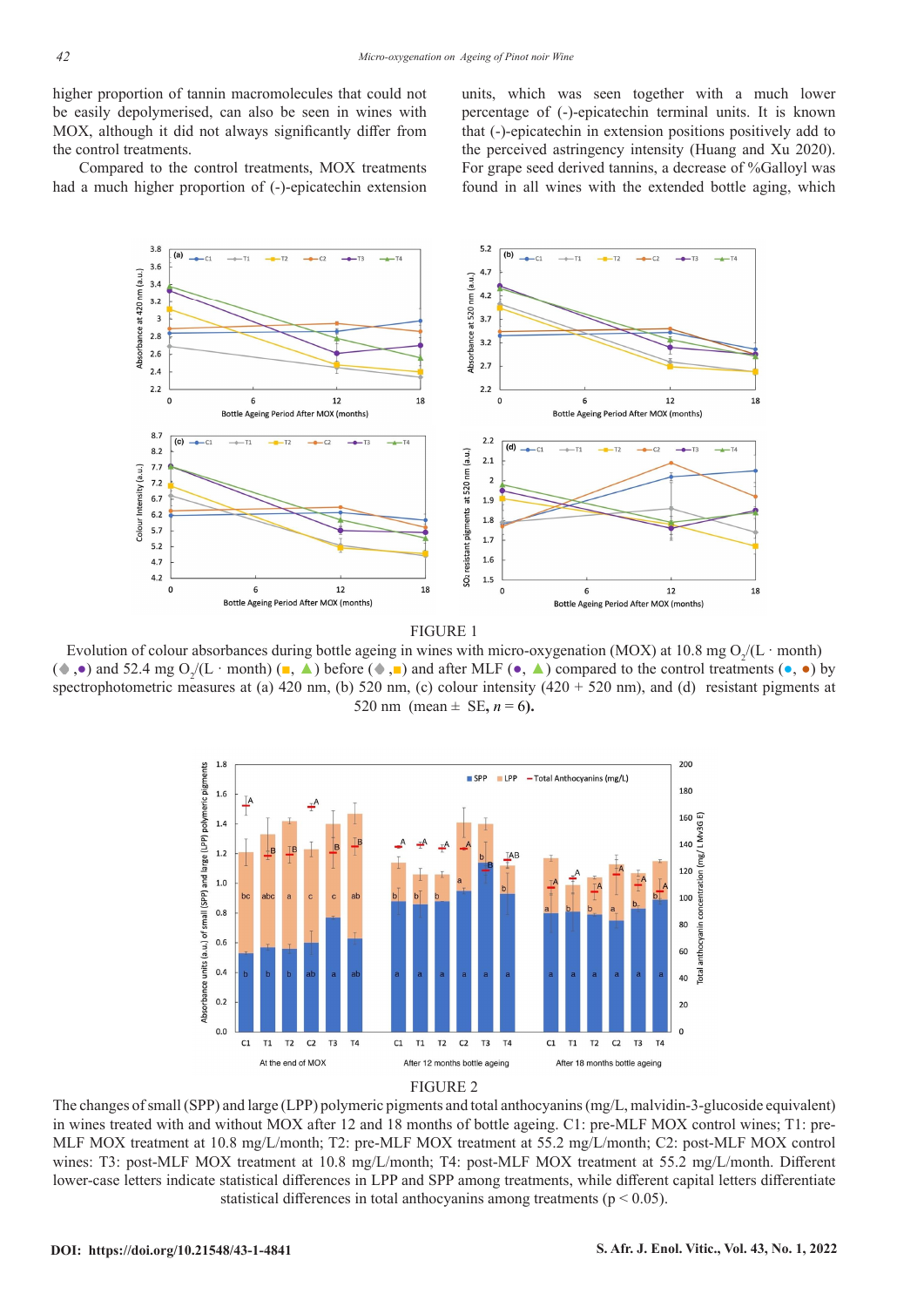Tannin composition of control and MOX treated Pinot Noir wines after 12 and 18 months bottle ageing (mean  $\pm$  standard error,  $n = 6$ ). Tannin composition of control and MOX treated Pinot Noir wines after 12 and 18 months bottle ageing (mean ± standard error, *n* = 6).

|                                      |                                   |                                    |                                                                                                  |                    |                                                    |                         | Parameters                                                                           |                                  |                                                                   |                                  |                                   |                                                                                                                                                                                                                                                                                                                                                                                                     |
|--------------------------------------|-----------------------------------|------------------------------------|--------------------------------------------------------------------------------------------------|--------------------|----------------------------------------------------|-------------------------|--------------------------------------------------------------------------------------|----------------------------------|-------------------------------------------------------------------|----------------------------------|-----------------------------------|-----------------------------------------------------------------------------------------------------------------------------------------------------------------------------------------------------------------------------------------------------------------------------------------------------------------------------------------------------------------------------------------------------|
| Treatments<br>Timeline &             | <b>MCP</b>                        | mDP                                |                                                                                                  |                    |                                                    | Extension Unit (mole %) |                                                                                      |                                  |                                                                   | Terminal Unit (mole %)           |                                   |                                                                                                                                                                                                                                                                                                                                                                                                     |
|                                      | lannin                            |                                    | %Tri-OH                                                                                          | %Galloyl           | EGC                                                | CAT                     | EPI                                                                                  | ECG                              | CAT                                                               | <b>FPI</b>                       | ECG                               | Yield%                                                                                                                                                                                                                                                                                                                                                                                              |
|                                      | After 12 months ageing            |                                    |                                                                                                  |                    |                                                    |                         |                                                                                      |                                  |                                                                   |                                  |                                   |                                                                                                                                                                                                                                                                                                                                                                                                     |
| ō                                    | $0.75 \pm 0.07$ a $2.5 \pm 0.0$ c |                                    | $12.4 \pm 0.1$ a                                                                                 | ß<br>$3.6 \pm 0.3$ | $12.4 \pm 0.1$ a                                   |                         | $7.9 \pm 0.0$ a $47.1 \pm 0.1$ bc $1.8 \pm 0.4$ a $15.9 \pm 0.0$ b                   |                                  |                                                                   | $13.1 \pm 0.3$ a $1.8 \pm 0.0$ c |                                   | $\epsilon$<br>$60.1 \pm 0.2$                                                                                                                                                                                                                                                                                                                                                                        |
| oxygen dose)<br>$T1$ (low            | $0.82 \pm 0.04$ a $2.9 \pm 0.0$ a |                                    | $11.6 \pm 0.3$ ab                                                                                | $3.7 \pm 0.1$ a    | $11.6 \pm 0.3$ ab                                  |                         | $8.2 \pm 0.0$ a 51.9 $\pm$ 0.4 a                                                     |                                  | $1.5 \pm 0.0$ a $16.6 \pm 0.2$ ab                                 |                                  |                                   | $8.1 \pm 0.3$ c $2.2 \pm 0.1$ bc $51.3 \pm 1.6$ ab                                                                                                                                                                                                                                                                                                                                                  |
| oxygen dose)<br>T <sub>2</sub> (high |                                   | $0.81 \pm 0.04$ a $2.7 \pm 0.0$ b  | $9.7 \pm 1.0$ b                                                                                  | $4.1 \pm 0.1$ a    | $9.7 \pm 1.0$ b                                    |                         | $7.7 \pm 0.2$ a $52.2 \pm 1.0$ a                                                     | $1.6 \pm 0.0$ a $17.0 \pm 0.2$ a |                                                                   |                                  |                                   | $9.4 \pm 0.3$ bc $2.4 \pm 0.1$ a $49.1 \pm 4.6$ bc                                                                                                                                                                                                                                                                                                                                                  |
| S                                    | $0.73 \pm 0.02$ a $2.5 \pm 0.0$ c |                                    | $12.5 \pm 0.1 a$                                                                                 | $4.0 \pm 0.0 a$    | $12.5 \pm 0.1$ a                                   |                         | $7.7 \pm 0.5$ a $46.8 \pm 0.7$ c                                                     | $1.5 \pm 0.0$ a $16.9 \pm 0.1$ a |                                                                   |                                  |                                   | $12.1 \pm 0.0$ a $2.5 \pm 0.0$ ab $51.3 \pm 0.5$ abc                                                                                                                                                                                                                                                                                                                                                |
| oxygen dose)<br>T3 (low              |                                   | $0.84 \pm 0.06$ a $2.7 \pm 0.0$ b  | $11.4 \pm 0.7$ ab $4.3 \pm 0.1$ a                                                                |                    |                                                    |                         | $11.4 \pm 0.7$ ab $7.9 \pm 0.3$ a $49.6 \pm 0.6$ ab $1.6 \pm 0.0$ a $17.2 \pm 0.4$ a |                                  |                                                                   |                                  |                                   | $9.7 \pm 0.4$ b $2.6 \pm 0.1$ a $45.0 \pm 0.3$ bc                                                                                                                                                                                                                                                                                                                                                   |
| oxygen dose)<br>T <sub>4</sub> (high | $0.86 \pm 0.06$ a $2.7 \pm 0.1$ b |                                    | $10.3 \pm 0.2$ ab $4.0 \pm 0.1$ a                                                                |                    | $10.3 \pm 0.2$ ab $8.2 \pm 0.1$ a $51.4 \pm 0.5$ a |                         |                                                                                      | $1.6 \pm 0.0$ a $17.0 \pm 0.1$ a |                                                                   | $9.4 \pm 0.4 b$                  | $2.4 \pm 0.1$ bc $42.1 \pm 1.1$ c |                                                                                                                                                                                                                                                                                                                                                                                                     |
|                                      | After 18 months ageing            |                                    |                                                                                                  |                    |                                                    |                         |                                                                                      |                                  |                                                                   |                                  |                                   |                                                                                                                                                                                                                                                                                                                                                                                                     |
| ರ                                    |                                   |                                    | $0.83 \pm 0.01$ a $2.6 \pm 0.0$ b $7.0 \pm 0.8$ ab $1.4 \pm 0.1$ b                               |                    | $7.0\pm0.8$ ab                                     |                         | $9.3 \pm 0.2$ a $53.3 \pm 0.3$ bc $1.1 \pm 0.1$ b $18.2 \pm 0.2$ a                   |                                  |                                                                   | $10.9 \pm 0.2$ a $0.4 \pm 0.1$ a |                                   | $\mathfrak{a}$<br>$57.3 \pm 1.8$                                                                                                                                                                                                                                                                                                                                                                    |
| oxygen dose)<br>T1 (low              | $0.96 \pm 0.04$ a $3.1 \pm 0.1$ a |                                    | $5.9 \pm 0.2$ bc                                                                                 | $2.4 \pm 0.2$ a    | $5.9 \pm 0.2$ bc                                   |                         | $8.7 \pm 0.1$ a 59.1 $\pm 0.8$ a                                                     |                                  | $2.0 \pm 0.2$ a $15.3 \pm 0.4$ bc $8.7 \pm 0.3$ b $0.3 \pm 0.1$ a |                                  |                                   | $55.3 \pm 1.9$ ab                                                                                                                                                                                                                                                                                                                                                                                   |
| oxygen dose)<br>T <sub>2</sub> (high | $1.02 \pm 0.04$ a $3.2 \pm 0.1$ a |                                    | $\circ$<br>$5.6 \pm 0.3$                                                                         | $2.3 \pm 0.1$ a    | $\circ$<br>$5.6 \pm 0.3$                           |                         | $8.7 \pm 0.1$ a 59.6 $\pm$ 1.1 a                                                     | $2.1 \pm 0.1$ a $15.0 \pm 0.5$ c |                                                                   | $8.8 \pm 0.4$ b                  | $0.3 \pm 0.0 a$                   | $52.0 \pm 2.0$ abc                                                                                                                                                                                                                                                                                                                                                                                  |
| C                                    |                                   | $0.89 \pm 0.01$ a $2.6 \pm 0.0$ b  | a<br>$7.5 \pm 0.3$                                                                               | $1.4 \pm 0.0 b$    | a<br>$7.5 \pm 0.3$                                 | $8.9 \pm 0.4$ a         | $52.2 \pm 0.4 c$                                                                     | $1.0 \pm 0.1$ b $18.5 \pm 0.0$ a |                                                                   | $11.4 \pm 0.5 a$                 | $0.4 \pm 0.0$ a                   | $56.1 \pm 0.5$ ab                                                                                                                                                                                                                                                                                                                                                                                   |
| oxygen dose)<br>T3 (low              |                                   | $0.93 \pm 0.10$ a $2.8 \pm 0.1$ ab | $5.9\pm0.2$ bc                                                                                   | $2.5 \pm 0.1$ a    | $5.9 \pm 0.2$ bc                                   |                         | $8.6 \pm 0.2$ a $56.5 \pm 1.4$ ab                                                    |                                  | $2.0 \pm 0.2$ a $17.1 \pm 0.8$ ab                                 | $9.4 \pm 0.4$ b                  | $0.6 \pm 0.1$ a                   | $\circ$<br>$46.4 \pm 2.8$                                                                                                                                                                                                                                                                                                                                                                           |
| oxygen dose)<br>T4 (high             | $1.01 \pm 0.04$ a $3.0 \pm 0.1$ a |                                    | $6.2\pm0.2$ bc                                                                                   | $2.3 \pm 0.1$ a    | $6.2 \pm 0.2$ bc                                   | $8.7 \pm 0.1 a$         | $58.2 \pm 0.6 a$                                                                     |                                  | $1.8 \pm 0.0$ a $16.0 \pm 0.3$ bc                                 | $8.7 \pm 0.3$ b                  | $0.5 \pm 0.1$ a                   | $48.2 \pm 1.3$ bc                                                                                                                                                                                                                                                                                                                                                                                   |
|                                      |                                   |                                    | Epicatechin and ECG, $(-)$ -epicatechin gallate; yield%, the percentage of tamin mass conversion |                    |                                                    |                         |                                                                                      |                                  |                                                                   |                                  |                                   | Values with different letters are significantly different (P <0.05). MCP Tannin (g/L), tannin concentration determined by the methylcellulose tannin precipitation assay; mDP, the mean degree of<br>polymerization; %Tri-OH, the percentage of trihydroxylation; %Galloyl, the percentage of galloylation; Extension and terminal Unit (mole%); EGC, (-)-epigallocatechin, CAT, (+)-catechin, EPI, |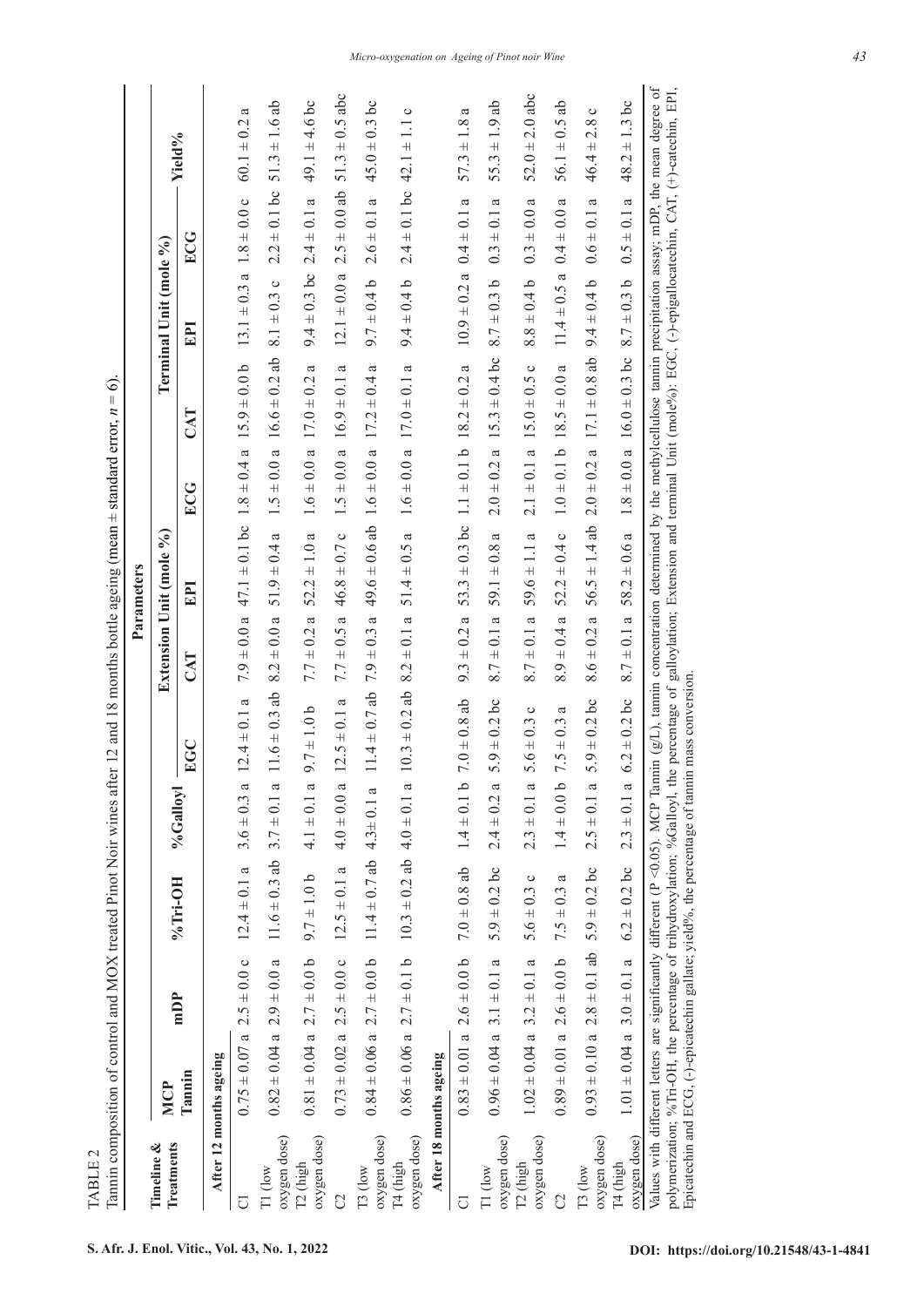

FIGURE 3

Correlation at 12 (a) and 18 months (b) bottle ageing between wine basic composition (pH, TA and alcohol content, ALC%), free and total  $SO_2$  concentration (FSO and TSO), colour absorbance at 420 nm and 520 nm,  $SO_2$  resistant pigments (SRP), colour intensity (CI), wine hue (Hue), total anthocyanin concentration (An\_C), small and large polymeric pigments (SPP and LPP). Non-significant correlation  $(P > 0.05)$  is crossed off.

was mainly due to the decline of (-)-epicatechin-O-gallate terminal units. However, the overall %−Galloyl remained higher in the MOX treatments. For grape skin derived tannins, a decrease of %−Tri-OH was also found in all wines at the end, but the concentration remained much lower in the MOX treatments. In the literature, (−)-epigallocatechin has been shown to minimise or mask the "coarse" sensations from tannins (Vidal *et al*., 2003) and induce a softer taste in skin tannins (Ma *et al*., 2014). The results of this study have indicated that MOX has an impact on the Pinot noir wines' tannin composition, potentially leading to an increase of wine astringency perception even after bottle ageing for 18 months.

## **CONCLUSIONS**

Overall, our results suggest that  $SO_2$  concentration at bottling should be a critical factor determining the longterm ageing ability of wines treated with MOX. For wines with higher oxygen exposure, a higher  ${SO_2}$  addition rate at bottling would be required to protect from oxygen ingress. Colour development of the studied Pinot noir wines was associated with the higher loss of large polymeric pigments. Meanwhile, the early oxygen exposure (T1 and T2) considerably reduced the wines' long-term ageing ability, resulting in a greater decline in the  $520$  nm absorbance,  $SO<sub>2</sub>$ resistant pigments, and colour intensity. Finally, the content of %− Tri-OH remained significantly lower in wines with MOX and together with other MOX induced changes in tannin composition, favouring the increase of astringency intensity. More research is required to investigate the longterm impact of MOX on light-colour Pinot noir wines, especially for the sensory impacts.

## LITERATURE CITED

Anli, R.E. & Cavuldak, Ö.A., 2012. A review of microoxygenation application in wine. J. Inst. Brew. 118, 368–385.

Avizcuri, J.M., Sáenz-Navajas, M.P., Echávarri, J.F., Ferreira, V. & Fernández-Zurbano, P., 2016. Evaluation of the impact of initial red wine composition on changes in color and anthocyanin content during bottle storage. Food Chem. 213, 123–134.

Boulton, R., 2001. The copigmentation of anthocyanins and its role in the color of red wine: a critical review. Am. J. Enol. Vitic. 52, 67–87.

Burns, T.R. & Osborne, J.P., 2013. Impact of malolactic fermentation on the color and color stability of pinot noir and Merlot wine. Am. J. Enol. Vitic. 64, 370–377.

Casassa, L.F., Bolcato, E.A. & Sari, S.E., 2015. Chemical, chromatic, and sensory attributes of 6 red wines produced with prefermentative cold soak. Food Chem. 174, 110–118.

Cheynier, V., Dueñas-Paton, M., Salas, E., Maury, C., Souquet, J.-M., Sarni-Manchado, P. & Fulcrand, H., 2006. Structure and properties of wine pigments and tannins. Am. J. Enol. Vitic. 57, 298–305.

Danilewicz, J. C., 2016. Chemistry of manganese and interaction with iron and copper in wine. Am. J. Enol. Vitic. 67, 377-384.

Durner, D., Weber, F., Neddermeyer, J., Koopmann, K., Winterhalter, P. & Fischer, U., 2010. Sensory and color changes induced by microoxygenation treatments of Pinot noir before and after malolactic fermentation. Am. J. Enol. Vitic. 61, 474–485.

Gambuti, A., Picariello, L., Moio, L. & Waterhouse, A.L., 2019. Cabernet sauvignon ageing stability altered by microoxygenation. Am. J. Enol. Vitic. 70, 323–331.

Heredia, T.M., Adams, D.O., Fields, K.C., Held, P.G. & Harbertson, J.F., 2006. Evaluation of a comprehensive red wine phenolics assay using a microplate reader. Am. J. Enol. Vitic. 57, 497–502.

Huang, R. & Xu, C., 2021. An overview of the perception and mitigation of astringency associated with phenolic compounds. Compr. Rev. Food Sci. Food Saf. 20, 1036–1074.

Iland, P., Bruer, N., Edwards, G., Caloghiris, S. & Wilkes, E., 2013. Chemical analysis of grapes and wine: techniques and concepts. 2d ed. (Patrick Iland Wine Promotions: Adelaide, SA, Australia).